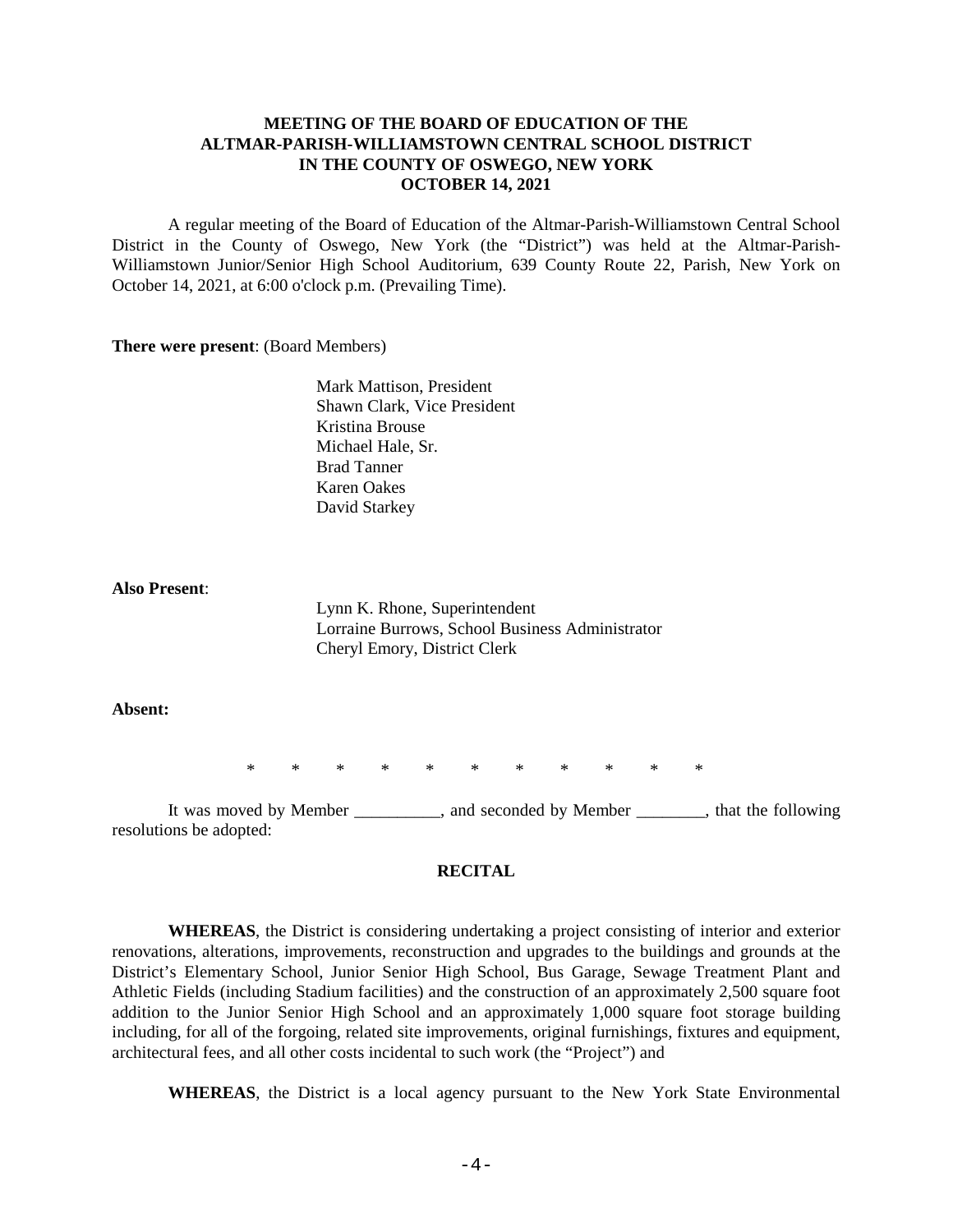Quality Review Act ("SEQRA"), ECL Section 8-0101, *et seq.,* and implementing regulations, 6 NYCRR Part 617 (the "Regulations"), and

**BE IT RESOLVED** by this Board of Education as follows:

**Section 1.** The School District, as a local agency received and carefully considered a short Environmental Assessment Form prepared by its landscape architects, Keplinger Freeman Associates, to assess the environmental impact of the project as required by the Regulations and concluded that the Project is a "Type II Action" under the Regulations which does not exceed thresholds established under SEQRA and, as such, is not subject to review under SEQRA.

**Section 2**. A Special Meeting of the qualified voters of the Altmar-Parish-Williamstown Central School District, County of Oswego, State of New York, will be held on December 7, 2021 at the Altmar-Parish-Williamstown Junior/Senior High School, 639 County Route 22, Parish, New York from 12:00 noon to 9:00 p.m., prevailing time, for the purpose of voting on the proposition described in the Notice of Special District Meeting hereinafter set forth.

**Section 3.** The business to be acted upon at said Special District Meeting shall be as stated in the Notice thereof, and the District Clerk is hereby authorized and directed to cause the Notice of said Special District Meeting to be published in the *Oswego County Weeklies* and *The Palladium Times*, newspapers having a general circulation within the District, such publications to be made four (4) times each in such newspapers within the seven (7) weeks next preceding such Special District Meeting, the first publication to be at least forty-five (45) days prior to the date of said Special District Meeting.

**Section 4.** Said Special District Meeting shall be called by giving the following notice thereof:

# **NOTICE OF SPECIAL SCHOOL DISTRICT MEETING OF THE VOTERS OF THE ALTMAR-PARISH-WILLIAMSTOWN CENTRAL SCHOOL DISTRICT**

**THE BOARD OF EDUCATION OF THE ALTMAR-PARISH-WILLIAMSTOWN CENTRAL SCHOOL DISTRICT HEREBY GIVES NOTICE** that pursuant to a Resolution adopted by the Board of Education of the District on October 14, 2021, a special meeting of the qualified voters of said School District, County of Oswego, State of New York, will be held in the Altmar-Parish-Williamstown High School Auditorium lobby, 639 County Route 22, Parish, New York, in said District, on December 7, 2021, between the hours of 12:00 noon and 9:00 p.m. prevailing time, for the purpose of voting by voting machine or paper ballots upon the following proposition:

## **PROPOSITION**

Shall the Board of Education make interior and exterior renovations, improvements, alterations, reconstruction and upgrades to the buildings and grounds at the District's Elementary School, Junior Senior High School, Bus Garage, Sewage Treatment Plant and Athletic Fields (including Stadium facilities) and construct an approximately 2,500 square foot addition to the Junior Senior High School and an approximately 1,000 square foot storage building including, for all of the forgoing, related site improvements, original furnishings, fixtures and equipment, architectural fees, and all other costs incidental to such work (the "Project") and to expend therefore a total sum not to exceed \$37,000,000, which is estimated to be the total maximum cost thereof, and to pay for the Project by using \$7,200,000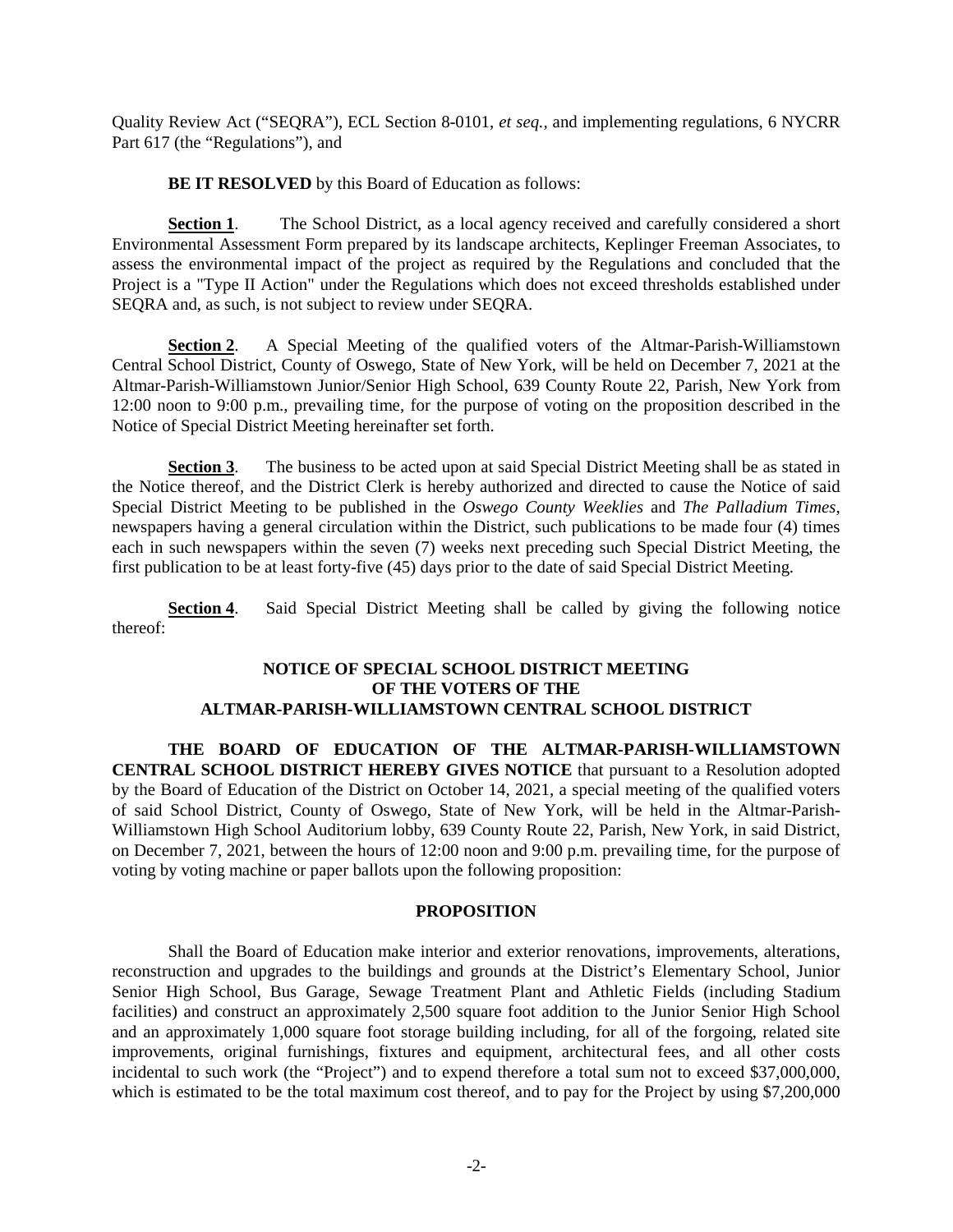from the capital reserve fund approved by the District voters on June 16, 2020, \$1,800,000 from the debt service fund and, for the balance of the Project costs, the levy of a tax which is hereby voted for the Project in the amount of \$28,000,000, less the amount of State Aid which may be received for the Project, which tax shall be levied and collected in annual installments in such years and in such amounts as may be determined by the Board of Education and in anticipation of the collection of such tax, bonds and notes of the District are hereby authorized to be issued at one time, or from time to time, in the principal amount not to exceed \$28,000,000 and a tax is hereby voted to pay the interest on said obligations when due.

**NOTICE IS FURTHER GIVEN**, that qualified voters may obtain applications for absentee ballots from the office of the Clerk of the School District. Completed applications for absentee ballots must be received by the District Clerk of the School District no later than 5:00 p.m. prevailing time, on November 30, 2021, if the absentee ballot is to be mailed to the voter. Completed applications received after 5:00 p.m. on November 30, 2021, will require the voter to personally appear at the Office of the Clerk of the School District to receive an absentee ballot. All completed absentee ballots must be received no later than 5:00 p.m., prevailing time, on December 6, 2021. A listing of all persons to whom an absentee ballot is issued will be available for inspection by any qualified voter in the Office of the Clerk of the School District between the hours of 9:00 a.m. and 4:00 p.m. through November 30, 2021, except Saturday, Sunday or holiday.

**NOTICE IS FURTHER GIVEN** that military voters who are qualified voters of the School District may apply for a military ballot by requesting an application from the District Clerk at (315) 625- 5252 or cemory@apw.cnyric.org. For a military voter to be issued a military ballot, the District Clerk must have received a valid ballot application no later than 4:00 pm on November 11, 2021. In a request for a military ballot application or ballot, the military voter may indicate their preference for receiving the application or ballot by mail, facsimile transmission or electronic mail.

### **DATED**: October 14, 2021

#### **BY ORDER OF THE BOARD OF EDUCATION**

**Section 5**. The vote upon the proposition to be submitted to the qualified voters shall be by ballot on voting machines or paper ballots and the District Clerk is hereby authorized and directed to have the necessary ballot labels printed in form corresponding as nearly as may be with the requirements of the Education Law. The Clerk of the School District is further authorized and directed in the name and on behalf of the District to do all acts and things necessary, following the advice and counsel of the District's Attorney and the District's Bond Counsel, to comply with all applicable laws, regulations and executive orders and to do all other acts as may be necessary, or in the opinion of the District's Attorney and the District's Bond Counsel, desirable or proper to effectuate the purposes of the foregoing Resolution and to cause compliance by the District with all applicable laws, regulations and executive orders relating to the notice of, and procedural steps to be taken in connection with such Special Meeting.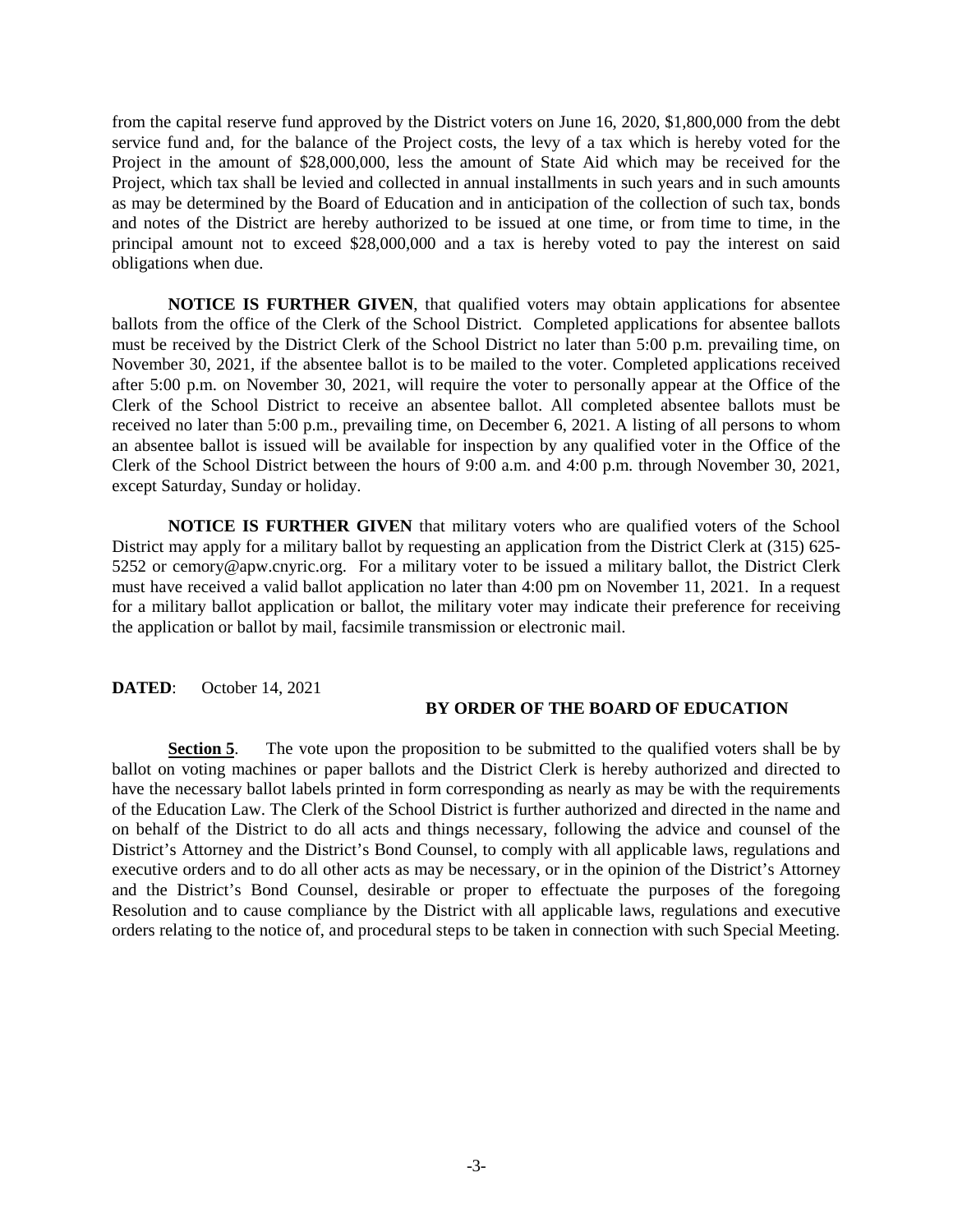**Section 6**. This Resolution shall take effect immediately.

The motion having been duly moved, the resolution was acted upon by the Board of Education and there were \_\_\_ votes in favor of the resolution and \_\_\_\_ votes against the resolution as follows:

|                             | Voting |
|-----------------------------|--------|
| Mark Mattison, President    |        |
| Shawn Clark, Vice President |        |
| Kristina Brouse             |        |
| Michael Hale, Sr.           |        |
| <b>Brad Tanner</b>          |        |
| Karen Oakes                 |        |
| David Starkey               |        |

The resolution was declared adopted.

\*\*\*\*\*\*\*\*\*\*\*\*\*\*\*\*\*\*\*